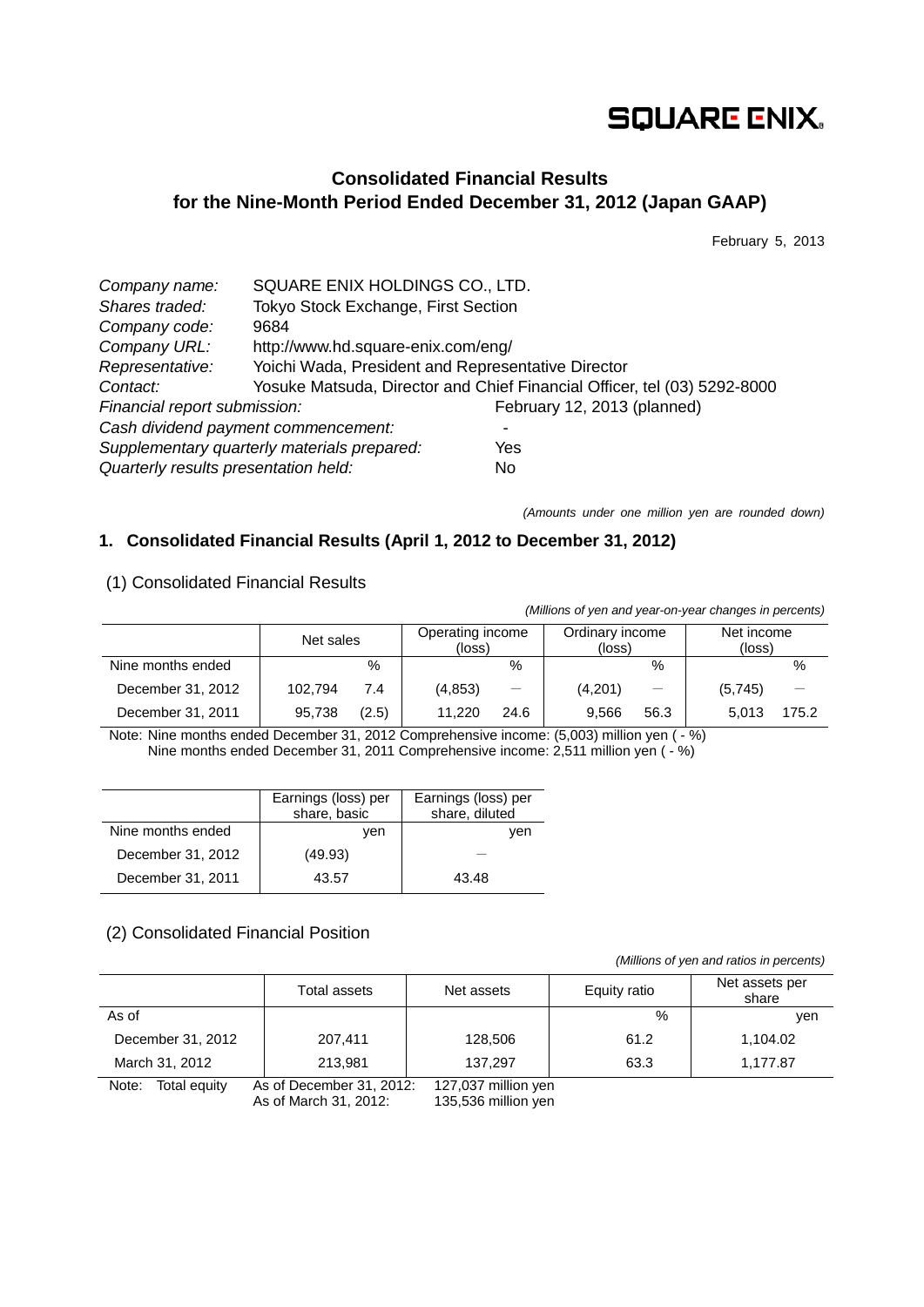### **2. Dividends**

|                                                      | Dividends per share |       |     |       |       |  |  |
|------------------------------------------------------|---------------------|-------|-----|-------|-------|--|--|
|                                                      | 1Q                  | 2Q    | 3Q  | 4Q    | Total |  |  |
|                                                      | yen                 | Yen   | yen | yen   | yen   |  |  |
| Fiscal year ended<br>March 31, 2012                  |                     | 10.00 |     | 20.00 | 30.00 |  |  |
| Fiscal year ending<br>March 31, 2013                 |                     | 10.00 |     |       |       |  |  |
| Fiscal year ending<br>March 31, 2013<br>(projection) |                     |       |     | 20.00 | 30.00 |  |  |

Note: No change in dividend projection from previous announcement.

## **3. Consolidated Forecasts (April 1, 2012 to March 31, 2013)**

| (Millions of yen, year-on-year changes in percents and per share data) |                  |      |          |        |        |        |          |        |           |
|------------------------------------------------------------------------|------------------|------|----------|--------|--------|--------|----------|--------|-----------|
|                                                                        | Net<br>Operating |      | Ordinarv |        | Net    |        | Earnings |        |           |
|                                                                        | sales            |      | income   |        | income |        | income   |        | per share |
| Fiscal year ending                                                     |                  | $\%$ |          | %      |        | $\%$   |          | %      | ven       |
| March 31, 2013                                                         | 150.000          | 17.3 | 7.500    | (30.0) | 6.500  | (36.9) | 3.500    | (42.2) | 30.42     |

Note: No change in consolidated forecasts from previous announcement.

### **4. Other**

(1) Significant changes among major subsidiaries during the period : No

(2) Adoption of special accounting treatment for quarterly consolidated financial statements: No

(3) Changes in accounting policies, changes in accounting estimates and retrospective restatements

1. Changes associated with revision in accounting standards: Yes

- 2. Other changes: No
- 3. Changes in accounting estimates: Yes
- 4. Restatements: No
- (4) Outstanding shares (common stock)
	- 1. Number of shares issued and outstanding (including treasury stock):

| As of December 31, 2012      | 115.370.596 |
|------------------------------|-------------|
| As of March 31, 2012         | 115,370,596 |
| 2. Number of treasury stock: |             |

| As of December 31, 2012 | 301.902 |
|-------------------------|---------|
| As of March 31, 2012    | 301.247 |

3. Average number of shares during the period (cumulative): Nine-month period ended December 31, 2012 115,069,184

Nine-month period ended December 31, 2011 115,070,395

Disclaimer: (1) This document is a translation of the Japanese language "Kessan Tanshin" prepared in accordance with the guidelines of the Tokyo Stock Exchange. The Japanese language document shall prevail in the event any differences or discrepancies exist between this English translation and the original. (2) At the time of disclosure of this report, review procedures for quarterly consolidated financial statements pursuant to the Financial Instruments and Exchange Law had not been completed. (3) The forward-looking statements in this document are based upon the information currently available and necessarily include elements that are not entirely predictable. The achievement is not promised. Actual results may differ from the forward-looking statements in this document. (4) For additional information about forecasts, please refer to "1.Consolidated Results for the Nine-Month Period Ended December 31, 2012 (3) Qualitative information on consolidated business forecasts" section on page 3 of Supplemental Information.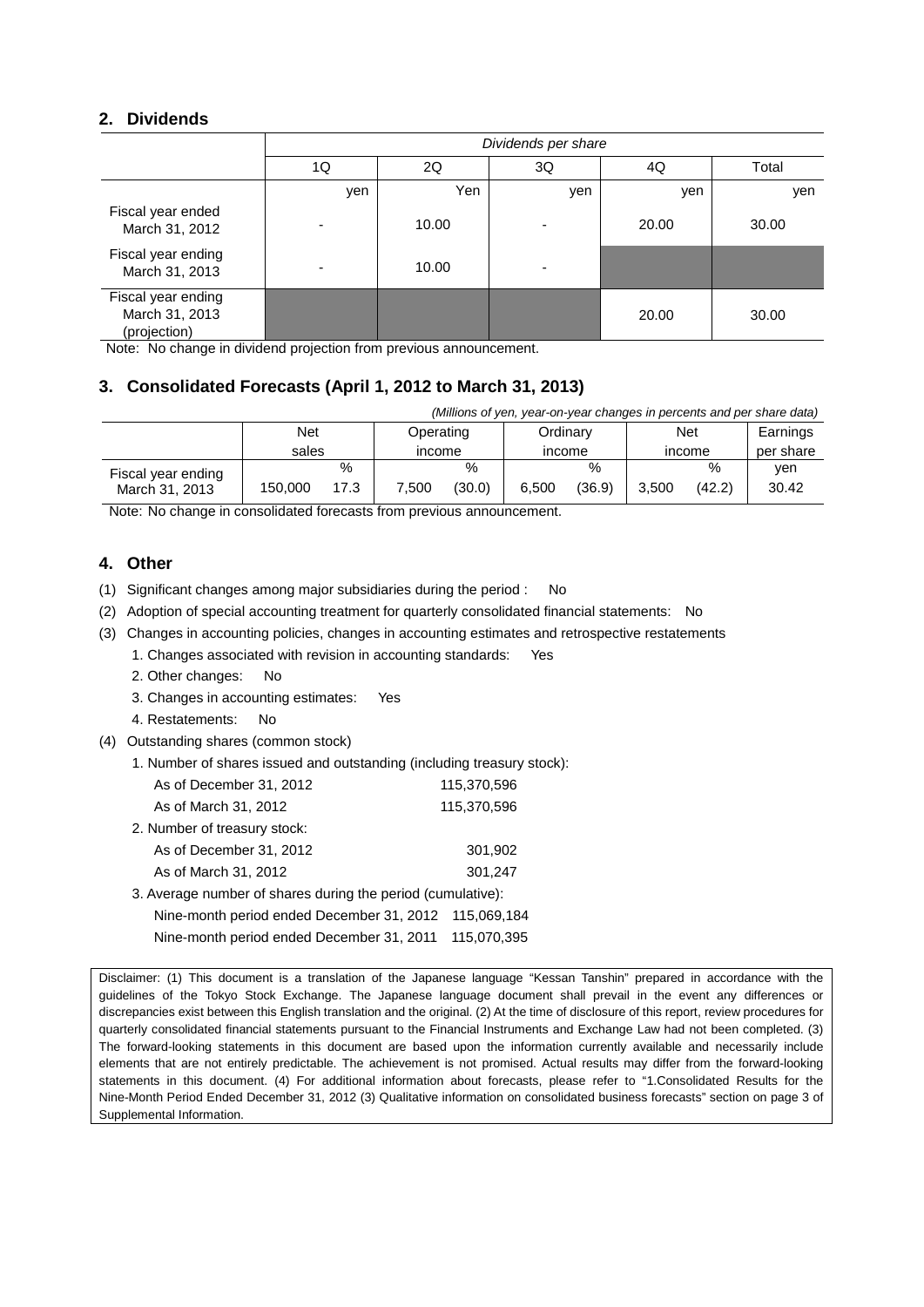# **Supplemental Information – Index**

|                                                                                        | Page           |
|----------------------------------------------------------------------------------------|----------------|
| 1. Consolidated Results for the Nine-Month Period Ended December 31, 2012              | 1              |
| (1) Analysis of consolidated business results                                          | 1              |
| (2) Analysis of consolidated financial position                                        | $\overline{2}$ |
| (3) Qualitative information on consolidated business forecasts                         | 3              |
| 2. Other Information in Summary                                                        | 3              |
| (1) Changes in accounting policies, changes in accounting estimates and retrospective  |                |
| restatements                                                                           | 3              |
| 3. Consolidated Financial Statements for the Nine-Month Period Ended December 31, 2012 | 4              |
| (1) Consolidated Balance Sheets                                                        | 4              |
| (2) Consolidated Income Statement and Consolidated Statement of Comprehensive Income   | 6              |
| Consolidated Income Statement                                                          | 6              |
| Consolidated Statement of Comprehensive Income                                         | 7              |
| (3) Note regarding going concern assumptions                                           | 8              |
| (4) Material changes in shareholders' equity                                           | 8              |
| (5) Segment information                                                                | 8              |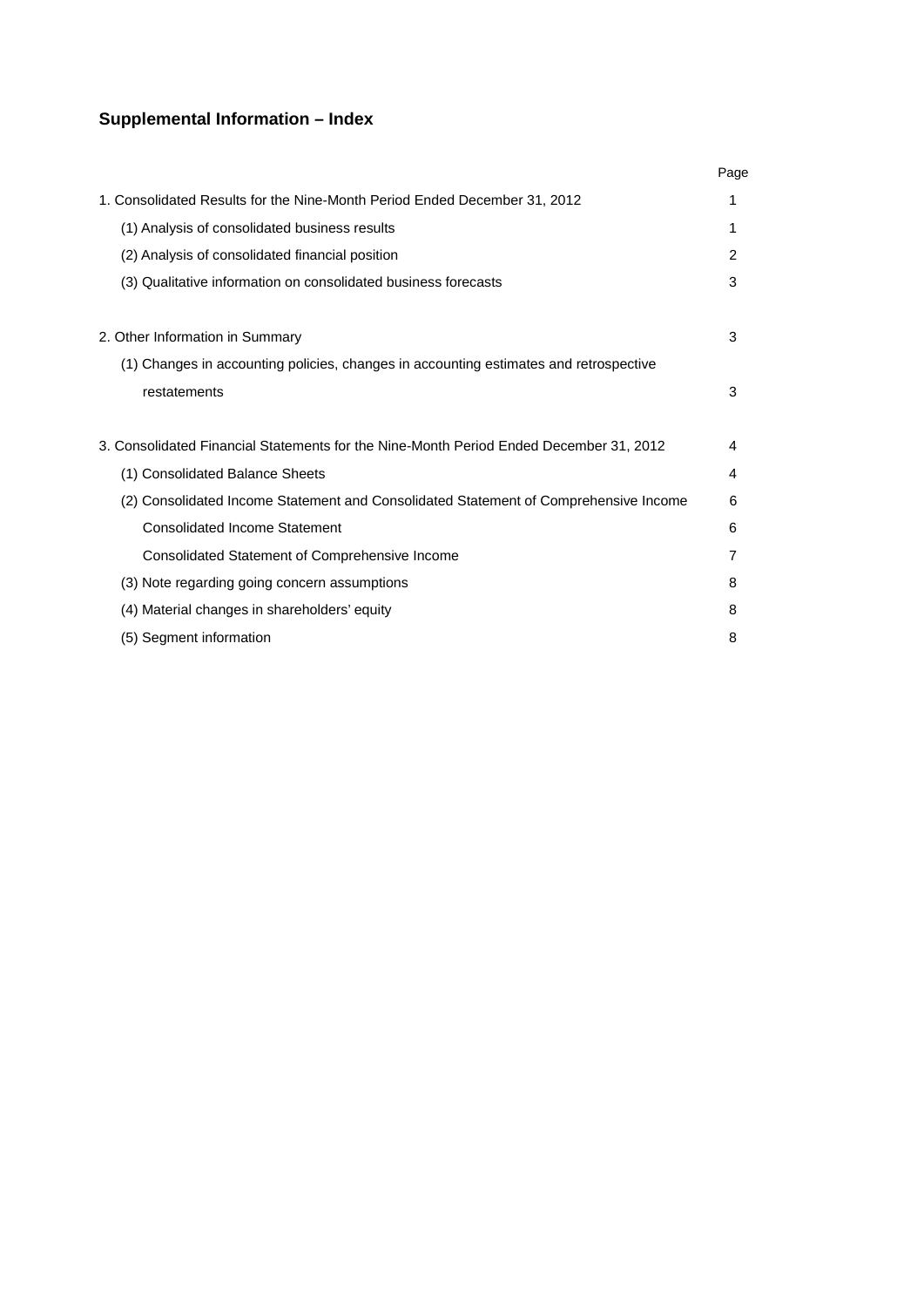#### **1. Consolidated Results for the Nine-Month Period Ended December 31, 2012**

#### (1) Analysis of consolidated business results

The Square Enix Group (the "Group") is continuing determined efforts to strengthen the competitiveness and profitability of its business segments of Digital Entertainment, Amusement, Publication and Merchandising. Net sales for the nine-month period ended December 31, 2012 totaled ¥102,794 million (an increase of 7.4% from the same period of the prior fiscal year), operating losses amounted to ¥4,853 million (operating income of ¥11,220 million in the same period of the prior fiscal year), ordinary losses amounted to ¥4,201 million (ordinary income of ¥9,566 million in the same period of the prior fiscal year) and net losses amounted to ¥5,745 million (net income of ¥5,013 million in the same period of the prior fiscal year).

A discussion of results by segment for the nine-month period ended December 31, 2012 follows.

#### • Digital Entertainment

The Digital Entertainment segment plans, develops, distributes and operates digital entertainment content primarily in the form of games. Digital entertainment content is offered to meet customer lifestyles across a variety of usage environments such as consumer game consoles (including handheld game machines), personal computers and mobile phones (including smartphones).

During the nine-month period ended December 31, 2012, the Digital Entertainment segment as a whole has not recovered the operating loss posted in the six-month period ended September 30, 2012, primarily due to the increasingly difficult condition of the world-wide console game market, under which the Group is struggling to achieve a fair expected return on its investment.

In the area of content for other platforms such as PCs and smartphones, "SENGOKU IXA," a browser game, and "FINAL FANTASY BRIGADE," a social networking game for Mobage, are generating an acceptable profit. In addition, newly released game titles such as "Kaku-San-Sei Million Arthur," a social networking game released in April, 2012 serving more than 1 million registered users, have been expanding at a satisfactory pace. Registered users of "FINAL FANTASY ARTNIKS," a social networking game released in November, 2012 for GREE, exceeded 1 million at the end of December, 2012.

The operation of "DRAGON QUEST X," a major MMORPG, started in August, 2012, has been showing steady progress.

Net sales and operating losses in the Digital Entertainment segment totaled ¥57,827 million (an increase of 7.7% from the same period of the prior fiscal year) and ¥392 million (operating income of ¥12,451 million in the same period of the prior fiscal year), respectively.

#### • Amusement

The Amusement segment consists of the operation of amusement facilities and the planning, development and distribution of arcade game machines and related products for amusement facilities.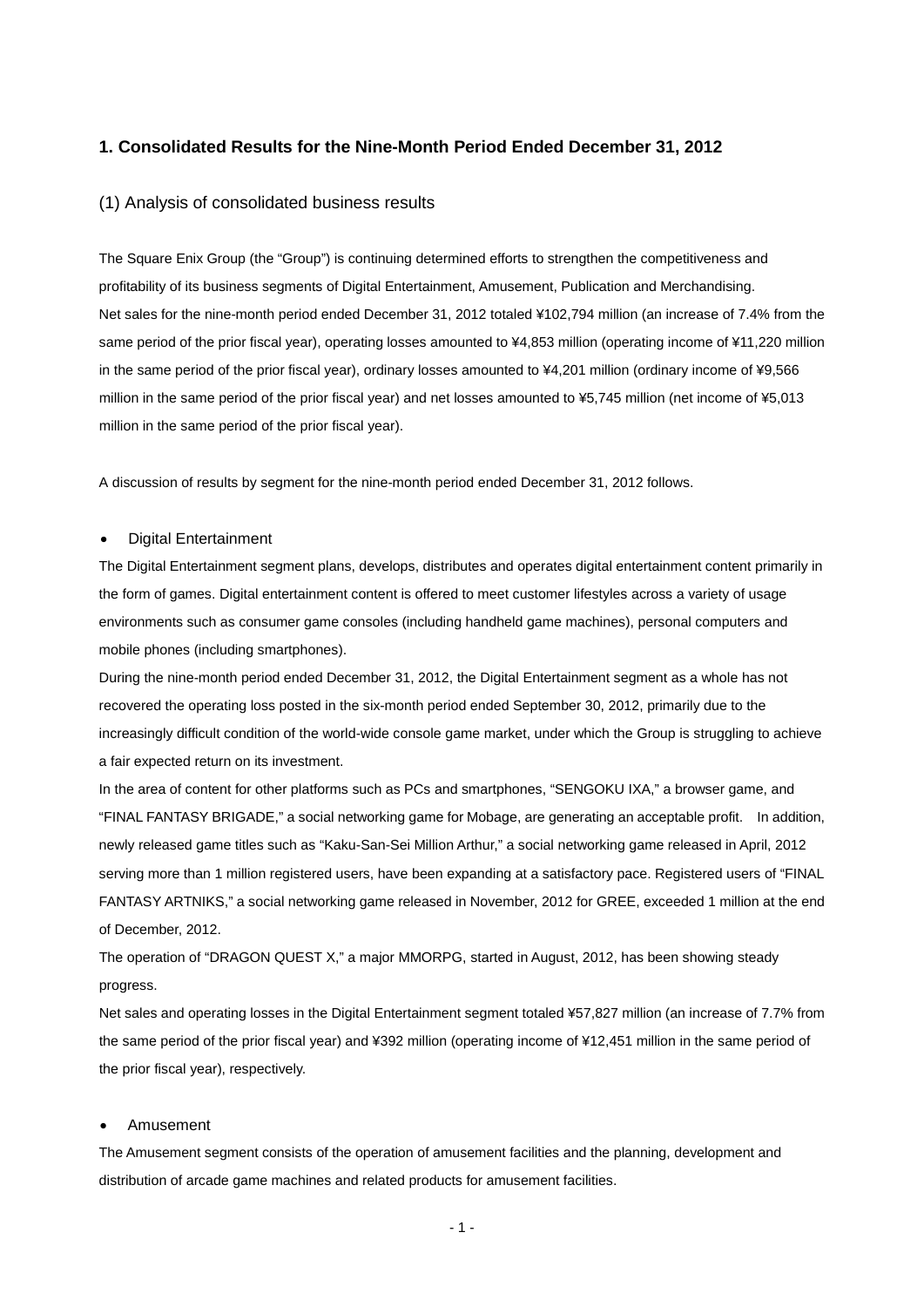During the nine-month period ended December 31, 2012, the operation of amusement facilities was stable in that comparable-store sales were 100% of the same period last year.

On the other hand, negative effects caused by the sluggish performance of arcade game machines that were released during the six-month period ended September 30, 2012 have not been eliminated in the nine-month period ended December 31, 2012, which leads to unfavorable sales and earnings.

Net sales and operating losses in the Amusement segment totaled ¥33,790 million (an increase of 6.7% from the same period of the prior fiscal year) and ¥316 million (operating income of ¥2,387 million in the same period of the prior fiscal year), respectively.

#### **Publication**

The Publication segment includes comic books, game strategy books and comic magazines.

During the nine-month period ended December 31, 2012, the Group had favorable results supported by continued steady sales of popular comic book titles.

Net sales and operating income in the Publication segment totaled ¥8,767 million (an increase of 3.9% from the same period of the prior fiscal year) and ¥2,042 million (an increase of 9.4% from the same period of the prior fiscal year), respectively.

#### **Merchandising**

The Merchandising segment includes the planning, production, distribution and licensing of derivative products of titles owned by the Group.

During the nine-month period ended December 31, 2012, the Group continued to distribute and license items such as character goods and soundtracks based on the Group's own IPs while also strengthening its character goods lineup with additional products based on third party content.

Net sales and operating income in the Merchandising segment totaled ¥2,423 million (an increase of 26.0% from the same period of the prior fiscal year) and ¥376 million (a decrease of 18.0% from the same period of the prior fiscal year), respectively.

#### (2) Analysis of consolidated financial position

#### • Assets

As of December 31, 2012, total current assets were ¥161,635 million, a decrease of ¥10,526 million compared to March 31, 2012. This was mainly due to a decrease in cash and deposits of ¥18,346 million, and a decrease in other current assets of ¥4,502 million, while notes and accounts receivable-trade increased by ¥9,853 million, and the content production account increased by ¥2,608 million. As of December 31, 2012, total non-current assets were ¥45,775 million, an increase of ¥3,955 million compared to March 31, 2012. This was mainly due to an increase in property and equipment of ¥3,929 million.

As a result, total assets were ¥207,411 million, a decrease of ¥6,570 million compared to March 31, 2012.

**Liabilities** 

As of December 31, 2012, total current liabilities were ¥35,544 million, an increase of ¥ 1,766 million compared to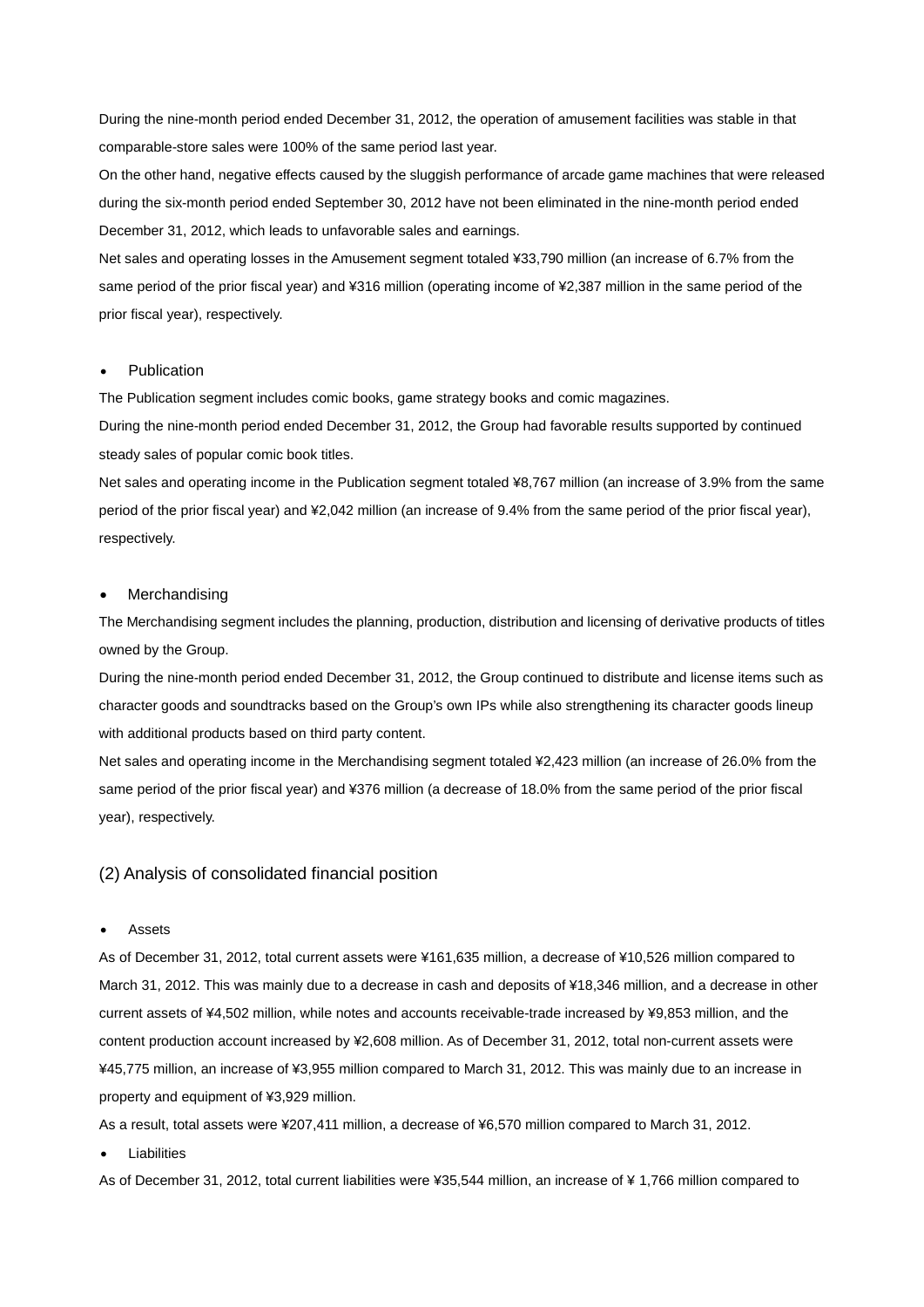March 31, 2012. This was mainly due to a decrease in notes and accounts payable-trade of ¥1,622 million, and a decrease in income taxes payable of ¥3,144 million, while provision for sales returns increased by ¥2,359 million, and other current liabilities increased by ¥4,560 million. As of December 31, 2012, total non-current liabilities were ¥43,359 million, an increase of ¥453 million compared to March 31, 2012. This was mainly due to an increase in provision for retirement benefits of ¥703 million, and an increase in asset retirement obligations of ¥651 million, while other on non-current liabilities decreased by ¥835 million.

As a result, total liabilities were ¥78,904 million, an increase of ¥2,219 million compared to March 31, 2012.

• Net assets

As of December 31, 2012, net assets were ¥128,506 million, a decrease of ¥8,790 million compared to March 31, 2012. This was mainly due to net loss of ¥5,745 million, dividend payments of ¥3,452 million, and an increase in foreign currency translation adjustments of ¥800 million.

As a result, the consolidated equity ratio stood at 61.2%, compared to 63.3% as of March 31, 2012.

#### (3) Qualitative information on consolidated business forecasts

The advancement of networking and digitalization, and the diffusion of smartphones have triggered a fundamental change in the business environment surrounding the Group, where content delivery measures to customers and business models are increasingly diversified. The Group views this change as an opportunity to capture new profit sources, and is making every effort to establish its profit base through expansion of content and services that conform to emerging customer needs, and launch of full-scale commercial services for major MMO titles.

### **2. Other Information in Summary**

# (1) Changes in accounting policies, changes in accounting estimates and retrospective restatements

(Change in accounting policy that is difficult to distinguish between a change in accounting policy and a change in an accounting estimate)

According to the revision of the Corporation Tax Act, SQUARE ENIX HOLDINGS CO., LTD. and the its consolidated subsidiaries located in Japan have changed to the depreciation method based on the revised Corporation Tax Act for the tangible fixed assets acquired since April 1, 2012.

The new depreciation method will increase operating income, ordinary income and net income before income taxes for nine months ended December 31, 2012, by ¥384 million respectively, compared to the prior method.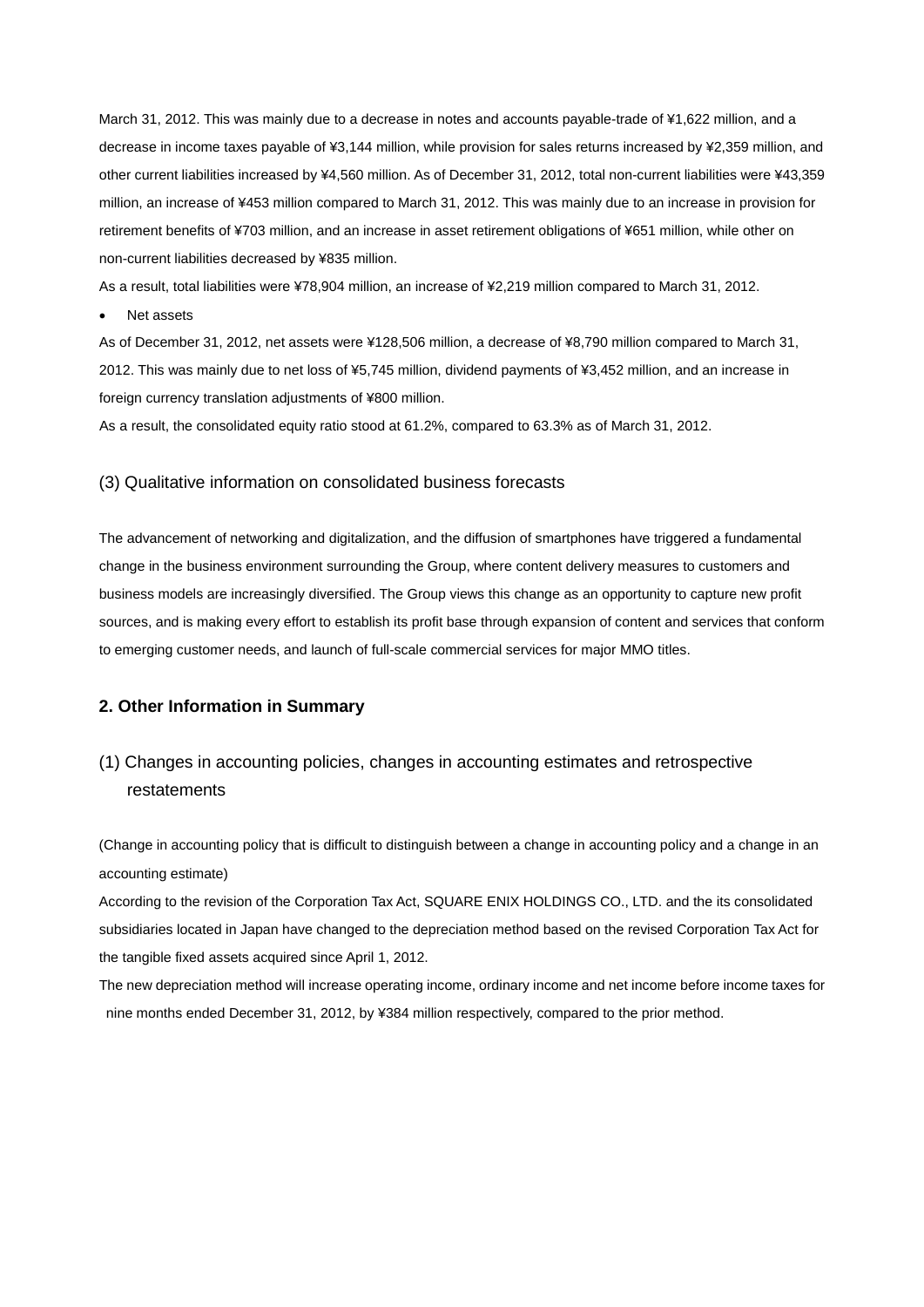# **3. Consolidated Financial Statements for the Nine-Month Period Ended December 31,**

# **2012**

(1) Consolidated Balance Sheets

|                                     |                      | (Millions of yen)       |
|-------------------------------------|----------------------|-------------------------|
|                                     | As of March 31, 2012 | As of December 31, 2012 |
| Assets                              |                      |                         |
| <b>Current assets</b>               |                      |                         |
| Cash and deposits                   | 111,495              | 93,149                  |
| Notes and accounts receivable-trade | 18,431               | 28,284                  |
| Merchandise and finished goods      | 2,343                | 3,099                   |
| Work in progress                    | 738                  | 61                      |
| Raw materials and supplies          | 573                  | 382                     |
| Content production account          | 25,047               | 27,656                  |
| Other                               | 13,655               | 9,153                   |
| Allowance for doubtful accounts     | (124)                | (150)                   |
| Total current assets                | 172,161              | 161,635                 |
| Non-current assets                  |                      |                         |
| Property and equipment              | 17,183               | 21,113                  |
| Intangible assets                   | 10,121               | 10,829                  |
| Investments and other assets        | 14,514               | 13,832                  |
| Total non-current assets            | 41,819               | 45,775                  |
| Total assets                        | 213,981              | 207,411                 |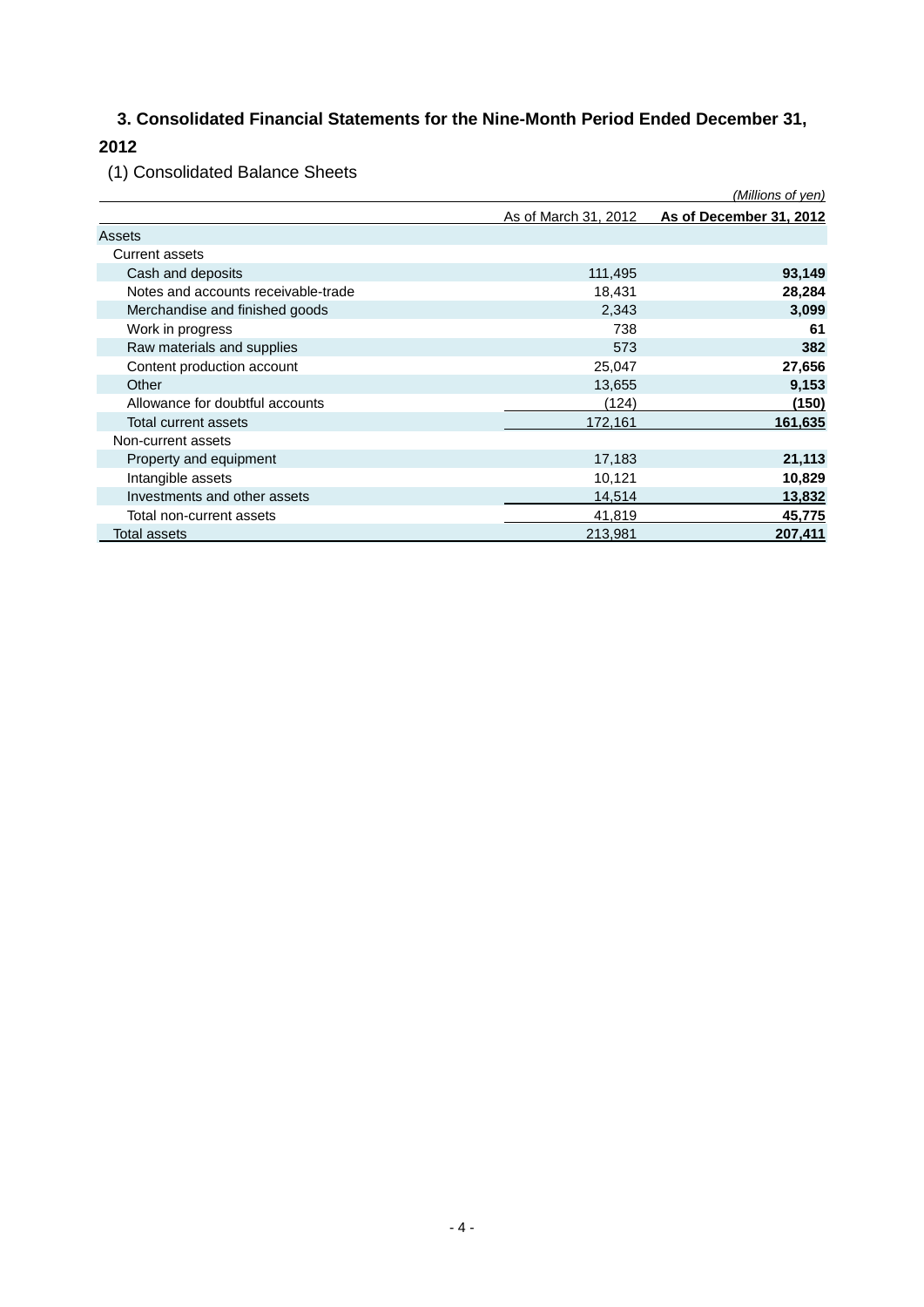|                                                       |                      | (Millions of yen)       |
|-------------------------------------------------------|----------------------|-------------------------|
|                                                       | As of March 31, 2012 | As of December 31, 2012 |
| Liabilities                                           |                      |                         |
| <b>Current liabilities</b>                            |                      |                         |
| Notes and accounts payable-trade                      | 9,220                | 7,598                   |
| Short-term loans payable                              | 5,253                | 5,580                   |
| Income taxes payable                                  | 4,034                | 890                     |
| Provision for bonuses                                 | 1,200                | 573                     |
| Provision for sales returns                           | 1,545                | 3,904                   |
| Provision for game arcade closings                    | 260                  | 176                     |
| Asset retirement obligations                          | $\mathcal{P}$        | 1                       |
| Other                                                 | 12,258               | 16,819                  |
| <b>Total current liabilities</b>                      | 33,778               | 35,544                  |
| Non-current liabilities                               |                      |                         |
| Bonds payable                                         | 35,000               | 35,000                  |
| Provision for retirement benefits                     | 3,808                | 4,512                   |
| Provision for directors' retirement benefits          | 234                  | 241                     |
| Provision for game arcade closings                    | 584                  | 511                     |
| Asset retirement obligations                          | 149                  | 800                     |
| Other                                                 | 3,128                | 2,293                   |
| Total non-current liabilities                         | 42,906               | 43,359                  |
| <b>Total liabilities</b>                              | 76,684               | 78,904                  |
| Net assets                                            |                      |                         |
| Shareholders' equity                                  |                      |                         |
| Capital stock                                         | 15,204               | 15,204                  |
| Capital surplus                                       | 44,444               | 44,444                  |
| Retained earnings                                     | 85,320               | 76,123                  |
| Treasury stock                                        | (861)                | (862)                   |
| Total shareholders' equity                            | 144,108              | 134,910                 |
| Accumulated other comprehensive income                |                      |                         |
| Valuation difference on available-for-sale securities | 124                  | 23                      |
| Foreign currency translation adjustments              | (8,696)              | (7,896)                 |
| Total accumulated other comprehensive income          | (8, 572)             | (7, 872)                |
| Subscription rights to shares                         | 977                  | 643                     |
| Minority interests                                    | 783                  | 825                     |
| Total net assets                                      | 137,297              | 128,506                 |
| Total liabilities and net assets                      | 213,981              | 207,411                 |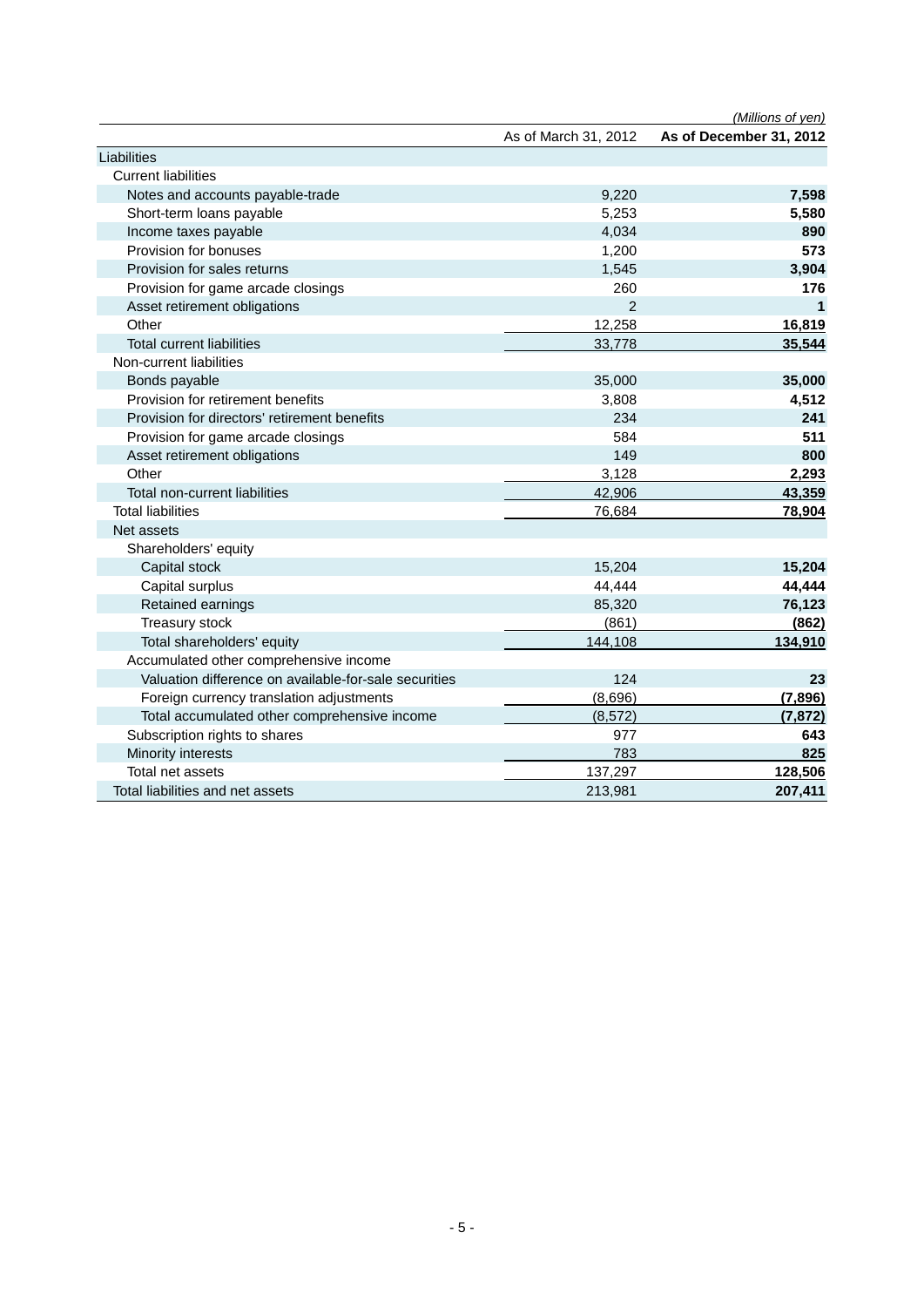# (2) Consolidated Income Statement and Consolidated Statement of Comprehensive Income Consolidated Income Statement *(Millions of yen)*

|                                                                 | Nine months ended<br>December 31, 2011 | Nine months ended<br>December 31, 2012 |
|-----------------------------------------------------------------|----------------------------------------|----------------------------------------|
| Net sales                                                       | 95,738                                 | 102,794                                |
| Cost of sales                                                   | 54,299                                 | 66,359                                 |
| Gross profit                                                    | 41,439                                 | 36,435                                 |
| Reversal of provision for sales returns                         | 1,703                                  | 1,516                                  |
| Provision for sales returns                                     | 1,422                                  | 3,639                                  |
| Gross profit-net                                                | 41,719                                 | 34,312                                 |
| Selling, general and administrative expenses                    | 30,499                                 | 39,165                                 |
| Operating income (loss)                                         | 11,220                                 | (4, 853)                               |
| Non-operating income                                            |                                        |                                        |
| Interest income                                                 | 99                                     | 72                                     |
| Dividends received                                              | 3                                      | 6                                      |
| Foreign exchange gains                                          |                                        | 620                                    |
| Miscellaneous income                                            | 102                                    | 70                                     |
| Total non-operating income                                      | 205                                    | 770                                    |
| Non-operating expenses                                          |                                        |                                        |
| Interest expenses                                               | 36                                     | 77                                     |
| Commission fee                                                  | 33                                     | 39                                     |
| Foreign exchange losses                                         | 1,787                                  |                                        |
| Miscellaneous loss                                              | $\overline{2}$                         | $\overline{2}$                         |
| Total non-operating expenses                                    | 1,859                                  | 118                                    |
| Ordinary income (loss)                                          | 9,566                                  | (4,201)                                |
| Extraordinary income                                            |                                        |                                        |
| Gain on sales of investment securities                          | 48                                     |                                        |
| Gain on sales of subsidiaries and affiliates' stocks            | 192                                    |                                        |
| Gain on reversal of subscription rights to shares               | 34                                     | 442                                    |
| Other                                                           | 4                                      | 13                                     |
| Total extraordinary income                                      | 279                                    | 455                                    |
| <b>Extraordinary loss</b>                                       |                                        |                                        |
| Loss on retirement of non-current assets                        | 326                                    | 145                                    |
| Loss on liquidation of business                                 |                                        | 791                                    |
| Loss on disposal of content                                     |                                        | 532                                    |
| Other                                                           | 166                                    | 121                                    |
| Total extraordinary loss                                        | 492                                    | 1,590                                  |
| Income (loss) before income dividends distribution from         |                                        |                                        |
| silent partnership, income taxes (tokumei-kumiai)               | 9,353                                  | (5, 336)                               |
| Dividends distribution from silent partnership (tokumei-kumiai) | (6)                                    | $\overline{\mathbf{0}}$                |
| Income (loss) before income taxes                               | 9,359                                  | (5, 337)                               |
| Income taxes-current                                            | 2,471                                  | 232                                    |
| Income taxes-deferred                                           | 1,864                                  | 161                                    |
| Total income taxes                                              | 4,336                                  | 394                                    |
| Income (loss) before minority interests                         | 5,023                                  | (5,731)                                |
| Minority interests in income                                    | 10                                     | 13                                     |
| Net income (loss)                                               | 5,013                                  | (5,745)                                |
|                                                                 |                                        |                                        |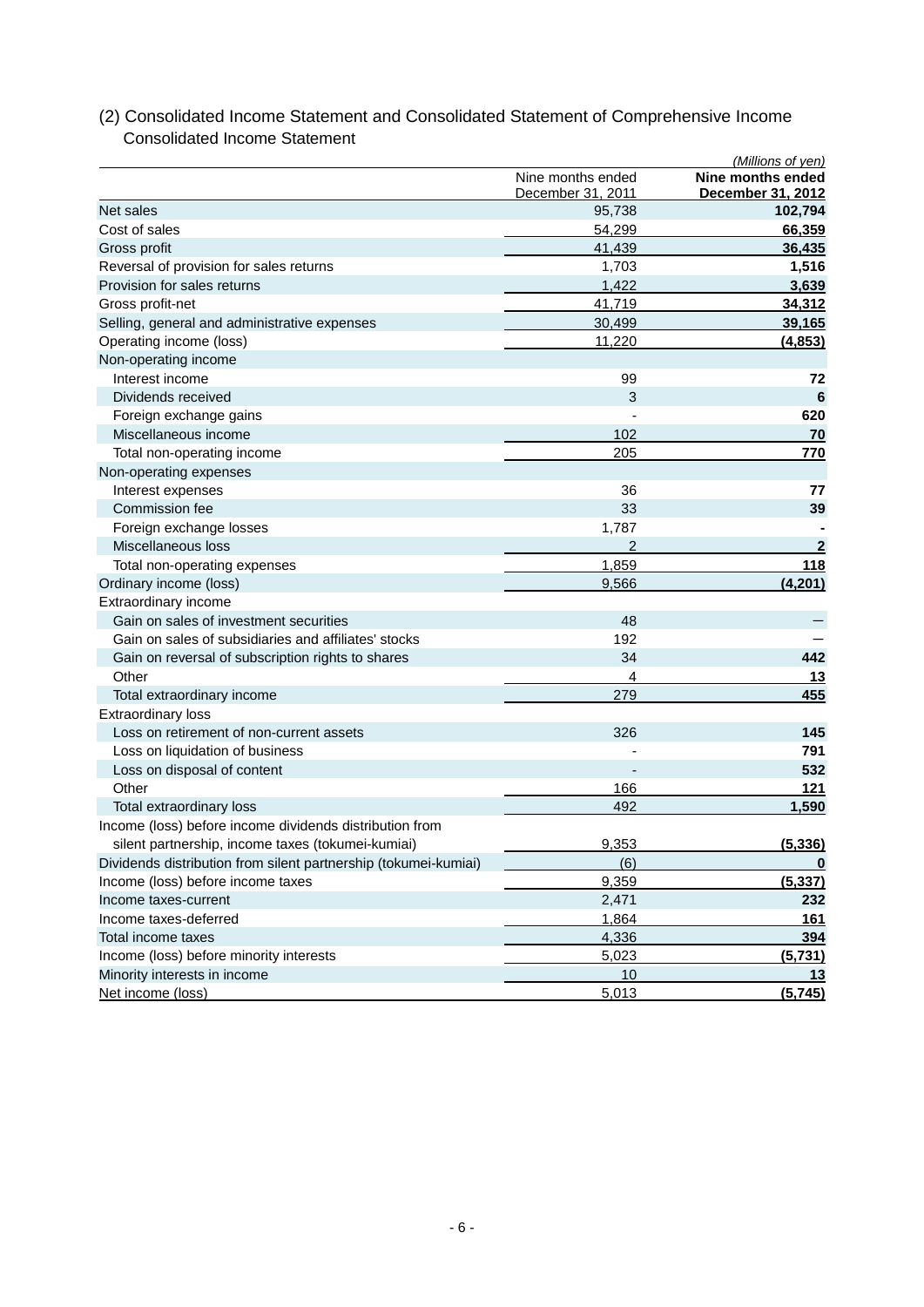# Consolidated Statement of Comprehensive Income

|                                                           |                                        | (Millions of yen)                      |
|-----------------------------------------------------------|----------------------------------------|----------------------------------------|
|                                                           | Nine months ended<br>December 31, 2011 | Nine months ended<br>December 31, 2012 |
| Income (loss) before minority interests                   | 5,023                                  | (5,731)                                |
| Other comprehensive income                                |                                        |                                        |
| Valuation difference on available-for-sale securities     | 35                                     | (100)                                  |
| Foreign currency translation adjustment                   | (2,548)                                | 829                                    |
| Other comprehensive income                                | (2,512)                                | 728                                    |
| Comprehensive income                                      | 2.511                                  | (5,003)                                |
| (Breakdown)                                               |                                        |                                        |
| Comprehensive income attributable to owners of the parent | 2,522                                  | (5,045)                                |
| Comprehensive income attributable to minority interests   | (11)                                   | 42                                     |